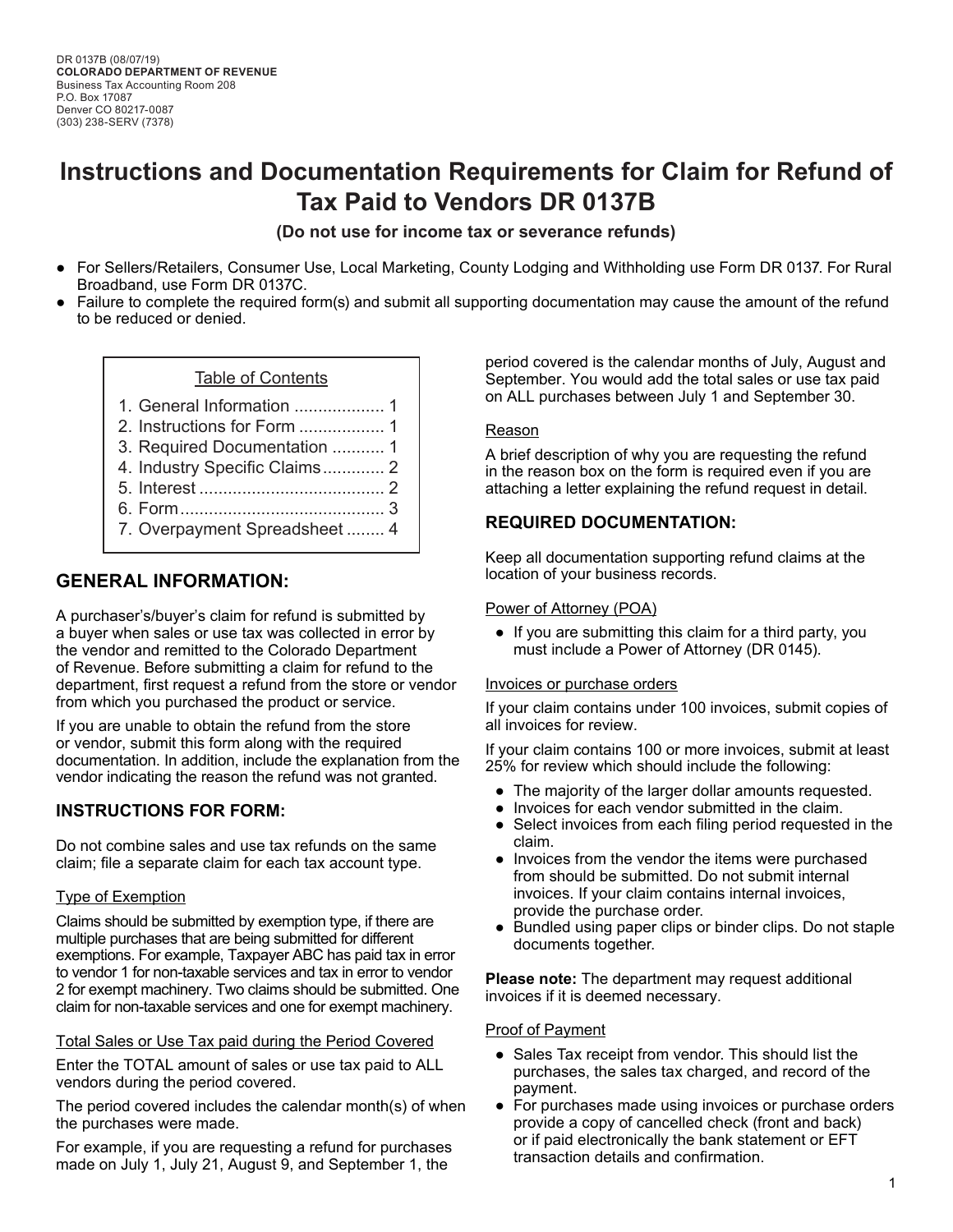#### DR 0137B (08/07/19)

## Overpayment Spreadsheet (Requirements)

You must complete and include the attached or similar spreadsheet in your claim. Some industries will require additional columns and information. Please review the Required Documentation and Industry Specific Refund claim sections of this form.

To determine the tax rate on your invoice and for rates by jurisdiction, please review the form DR 1002 "Colorado Sales/Use Tax Rates".

Spreadsheets must be submitted in readable form (at least 10 point font or larger).

**Note:** To reduce errors and for faster processing, electronic spreadsheets are preferred (CD or USB).

The invoices that are included with the spreadsheet should be numbered and match the spreadsheet. A spreadsheet showing how the refund amount was calculated should be included with the following columns per invoice:

- Store or vendor's name;
- FEIN or Colorado Account number (CAN) of the vendor;
- Date of purchase;
- Invoice number;
- Sales price of item before tax;
- State sales/use tax paid, county sales/use tax paid, city sales/use tax paid, special district sales/use tax paid, etc. (separate column for each tax);
- Total of each tax refund requested by tax type;
- Indication of whether a copy of this invoice is enclosed;
- A brief description of the item or service purchases;
- Explanation of how the item or service is used;
- How the item or service qualifies for the exemption claimed.
- Include well API information (oil and gas industry).

If you are applying for a refund from multiple vendors or same vendor but multiple store locations, and exemption types (resale, machinery & machine tools, etc.), invoices and related information must be separated by vendor, location, and exemption type. Each vendor's data must be totaled separately.

## <span id="page-1-0"></span>**INDUSTRY SPECIFIC REFUND CLAIMS:**

**NOTE:** A general reference to a statute, vendor, case, or references to the exemption type are not sufficient.

In addition to the documentation listed above, the following support should be included in your submission if you are claiming refunds for the following industries:

## Affordable Housing (FYI Sales 95)

• Statement from housing authority detailing and certifying the housing authority's ownership interest in the project and the percentage of the project that is for occupancy by persons of low income.

### Low-Emitting Heavy Vehicles (FYI Sales 91)

- Form DR 1369 Colorado State Sales and Use Tax Exemption for Low-Emitting Heavy Vehicles Affidavit.
- EPA certificate.

### Computer Software (Sales Tax Topics Computer Software)

- Proof that software was electronically delivered.
- A copy of the contact demonstrating the software was subject to negotiation.
- Support of demonstrating the software was customized.

## Farm Equipment (FYI Sales 75)

● Form DR 0511 Affidavit for Colorado Sales Tax Exemption for Farm Equipment.

Rural Broadband Do not use this form. Please download Form DR 0137C.

### Rural Jump-Start

● Evidence that your business qualifies for the Rural Jump-Start program and is endorsed by IHE.

### Manufacturing (FYI Sales 10)

- Include the utility statements for the refund period and copies of exemption certificates for exempt utility charges (i.e. DR 1666 with computations showing the exempt and nonexempt usage determined by square footage or actual energy consumption);
- Copies of the DR 1191 or DR 1192;
- If request is for an entity inside of an enterprise zone; include a statement from the enterprise zone administrator.
- In addition to invoices, please provide field tickets or work orders for transactions claimed as exempt services. For example, mud services.

## <span id="page-1-1"></span>**INTEREST:**

If this refund qualifies for interest please provide the calculation and an explanation along with any support demonstrating how it qualifies.

Interest is due on sales and use tax refunds when the following conditions are met:

- The payment was made incident to a bona fide and orderly discharge of an actual liability and
- The refund is not issued within 90 days from the due date of the return, and
- The refund claim was made in a timely manner after discovery of the overpayment.

## Resources for Interest

- Statute §39-21-110 and 39-21-110.5
- Regulation 39-21-110 and 39-21-110.5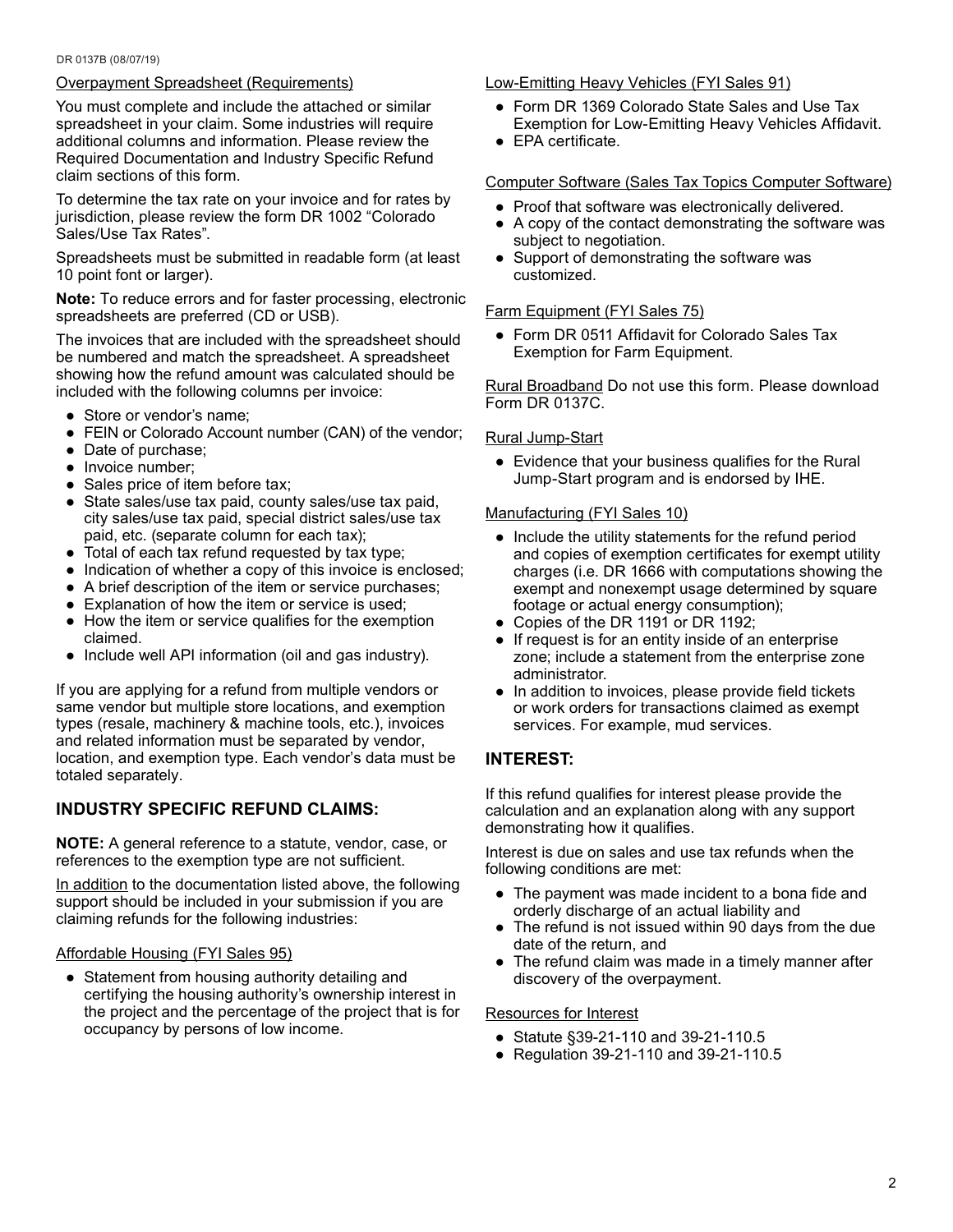## **Claim for Refund of Tax Paid to Vendors (Do not use for income tax refund)**

<span id="page-2-0"></span>**\*\*Attention\*\***

- For Sellers/Retailers, Consumer Use, Local Marketing, County Lodging and Withholding use Form DR 0137. For Rural Broadband, use Form DR 0137C.
- Failure to complete the required form(s) and submit all supporting documentation may cause the amount of the refund to be reduced or denied.

| Refund to be made payable to, and mailed to:                                                                                                                                                                                                                                                                                                                                                                                                                                                                                                                    |                                                                                                                                            |                       |                   |                                                                          |  |                                      |                     |  |  |  |
|-----------------------------------------------------------------------------------------------------------------------------------------------------------------------------------------------------------------------------------------------------------------------------------------------------------------------------------------------------------------------------------------------------------------------------------------------------------------------------------------------------------------------------------------------------------------|--------------------------------------------------------------------------------------------------------------------------------------------|-----------------------|-------------------|--------------------------------------------------------------------------|--|--------------------------------------|---------------------|--|--|--|
| <b>Taxpayer's Last Name or Business Name</b>                                                                                                                                                                                                                                                                                                                                                                                                                                                                                                                    |                                                                                                                                            |                       | <b>First Name</b> |                                                                          |  | <b>SSN</b>                           |                     |  |  |  |
| Taxpayer (DBA)                                                                                                                                                                                                                                                                                                                                                                                                                                                                                                                                                  |                                                                                                                                            |                       |                   |                                                                          |  | <b>FEIN</b>                          |                     |  |  |  |
| <b>Mailing Address</b>                                                                                                                                                                                                                                                                                                                                                                                                                                                                                                                                          |                                                                                                                                            |                       |                   | City                                                                     |  | <b>State</b>                         | Zip                 |  |  |  |
| <b>Claim Information:</b>                                                                                                                                                                                                                                                                                                                                                                                                                                                                                                                                       |                                                                                                                                            |                       |                   |                                                                          |  |                                      |                     |  |  |  |
| Store or Vendor Name                                                                                                                                                                                                                                                                                                                                                                                                                                                                                                                                            |                                                                                                                                            |                       |                   |                                                                          |  |                                      |                     |  |  |  |
| Vendor's FEIN                                                                                                                                                                                                                                                                                                                                                                                                                                                                                                                                                   | Vendor's Sales Tax Account Number                                                                                                          |                       |                   | Type of Tax                                                              |  | Date(s) of purchase(s) (MM/YY-MM/YY) |                     |  |  |  |
| Original Amount of Tax Paid                                                                                                                                                                                                                                                                                                                                                                                                                                                                                                                                     |                                                                                                                                            | <b>Correct Amount</b> |                   |                                                                          |  | <b>Refund Requested</b>              |                     |  |  |  |
| Type of Exemption                                                                                                                                                                                                                                                                                                                                                                                                                                                                                                                                               |                                                                                                                                            |                       |                   | Total Sales or Use Tax Paid during the Period Covered (See instructions) |  |                                      |                     |  |  |  |
| Reason (Explain below and on a separate sheet of paper if needed). All supporting documentation must be attached.                                                                                                                                                                                                                                                                                                                                                                                                                                               |                                                                                                                                            |                       |                   |                                                                          |  |                                      |                     |  |  |  |
| I declare under penalty of perjury in the second degree that this claim including all attachments is to the best of my knowledge true<br>and correct. I further understand that the claim and documentation may be subject to the same verification process used by the<br>Department of Revenue in auditing other taxes for three years from the date of payment of the claim. § [13-80-101(1)(m) C.R.S.]<br>Taxpayer Signature (this line must be signed by an individual, officer, partner, or owner of the firm claiming the refund)<br><b>Phone Number</b> |                                                                                                                                            |                       |                   |                                                                          |  |                                      |                     |  |  |  |
| Print name of signor above                                                                                                                                                                                                                                                                                                                                                                                                                                                                                                                                      |                                                                                                                                            | <b>Title</b>          |                   |                                                                          |  | Date                                 |                     |  |  |  |
| Signature of Preparer (if other than taxpayer)                                                                                                                                                                                                                                                                                                                                                                                                                                                                                                                  |                                                                                                                                            |                       |                   |                                                                          |  | Date                                 |                     |  |  |  |
|                                                                                                                                                                                                                                                                                                                                                                                                                                                                                                                                                                 | Name of Firm (If you are representative preparing this claim on behalf of a third party, include a copy of the DR 0145 Power of Attorney.) |                       |                   |                                                                          |  |                                      | <b>Phone Number</b> |  |  |  |
| For Departmental Use Only. Do not write in this section.                                                                                                                                                                                                                                                                                                                                                                                                                                                                                                        |                                                                                                                                            |                       |                   |                                                                          |  |                                      |                     |  |  |  |
|                                                                                                                                                                                                                                                                                                                                                                                                                                                                                                                                                                 |                                                                                                                                            |                       |                   |                                                                          |  |                                      |                     |  |  |  |